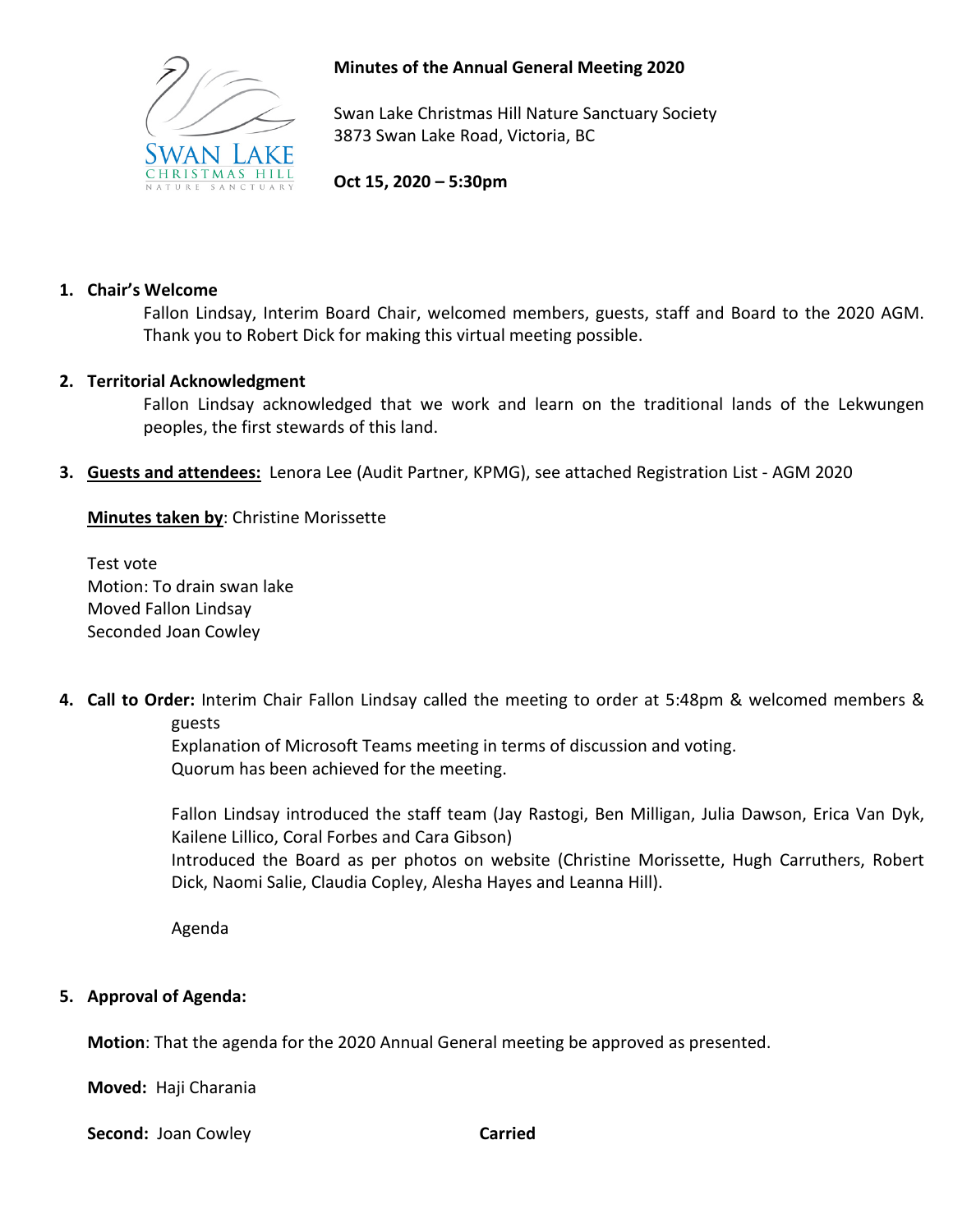### **6. Approval of the Minutes of the April 11, 2019 Annual General Meeting:**

**Motion:** That the minutes of the Annual General Meeting held April 11, 2019 be approved as presented.

**Moved:** Robert Dick

**Second:** Leanna Hill **Carried** 

### **7. Chair's Remarks: As reported by Fallon Lindsay, Interim Chair:** Please see appendix.

### **8. Auditor's Report**

### **Review 2019 Financial Statements:**

Lenora Lee, Audit Partner with KPMG LLP, presented a video report of the Financial Statements. The independent auditor's report states that there are no significant issues or deficiencies and processes are indicative of sound financial management. The Chair thanks KPMG and called for the following motions:

 **Motion:** That final Financial Statements for the fiscal year ending 2019 be adopted as presented.

 **Moved:** Haji Charania

**Second:** Hugh Carruthers **Carried** 

### **Resolution to appoint Auditor for Fiscal Year ending 2020:**

**Motion:** "That the firm KPMG be reappointed as auditors to complete the financial statements for the fiscal year ending 2019 and that the Board of Directors be authorized to fix the remuneration for these services."

 **Moved:** Haji Charania

**Second:** Judy Owens **Carried** 

### **9. Endowment Fund Report:**

**As reported by Treasurer, Hugh Carruthers:** Please see appendix